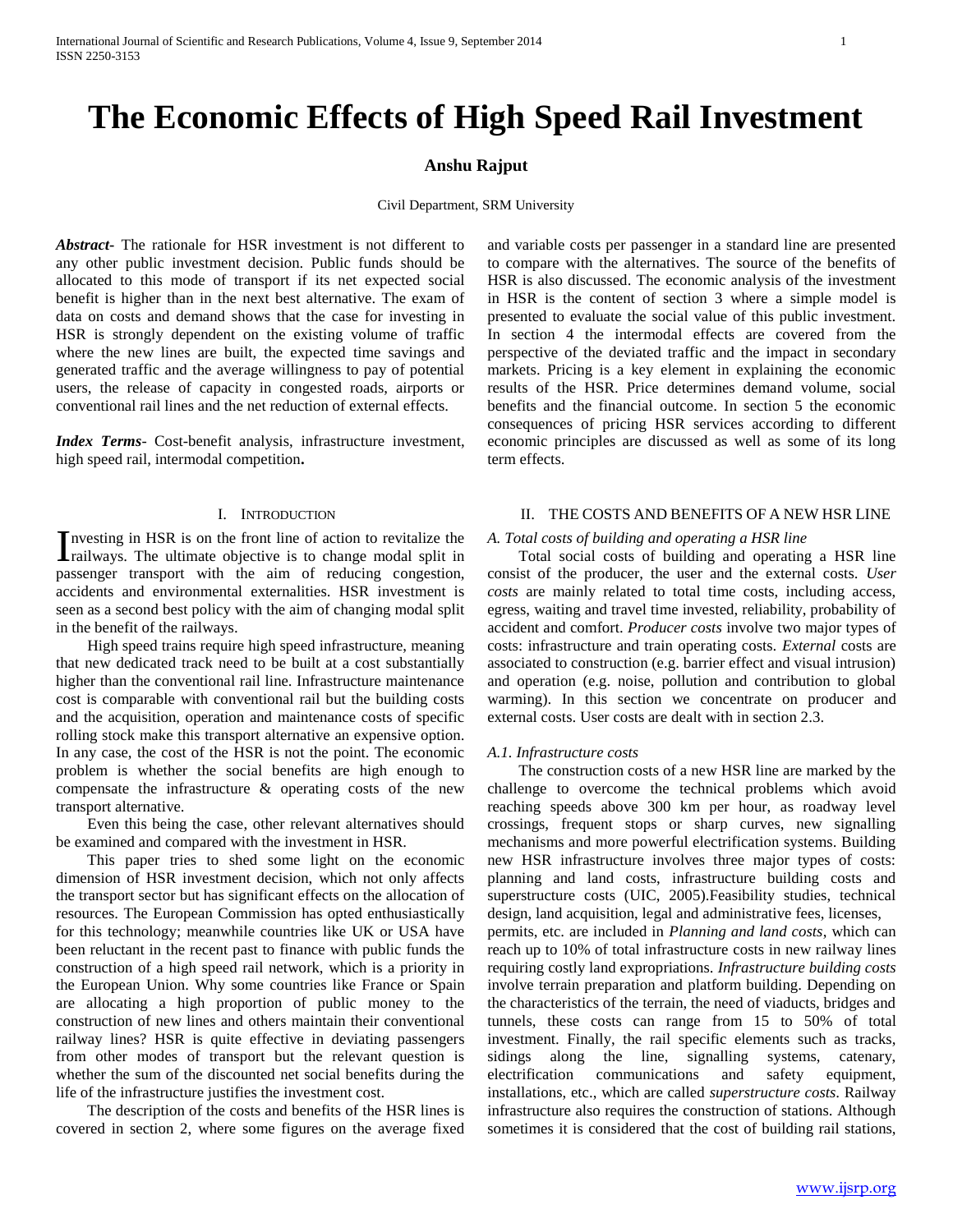which are singular buildings with expensive architectonic design are above the minimum required for technical operation, these costs are part of the system and the associated services provided affect the generalized cost of travel (for example, quality of service in the stations reduces the disutility of waiting time. From the actual building costs (planning and land costs, and main stations excluded) of 45 HSR lines in service, or under construction, the average cost per km of a HSR line ranges from 9 to 40 million of euros with an average of 18. The upper values are associated to difficult terrain conditions and crossing of high density urban areas.

#### *A.2. Operating costs*

 The operation of HSR services involves two types of costs: infrastructure maintenance and operating costs, and those related to the provision of transport services using the infrastructure. *Infrastructure maintenance and operating costs* include the costs of labour, energy and other material consumed by the maintenance and operations of the tracks, terminals, stations, energy supplying and signalling systems, as well as traffic management and safety systems. Some of these costs are fixed, and depend on operations routinely performed in accordance to technical and safety standards. In other cases, as in the maintenance of tracks, the cost is affected by the traffic intensity; similarly, the cost of maintaining electric traction installations and the catenary depends on the number of trains running on the infrastructure. From data corresponding to several European countries, infrastructure maintenance costs per km are, on average, equal to  $\epsilon$ 100,000 per year. The operating costs of HSR services (train operations, maintenance of rolling stock and equipment, energy, and sales and administration) vary across rail operators depending on traffic volumes and the specific technology used by the trains. In the case of Europe, almost each country has developed its own technological specificities: each train has different technical characteristics in terms of length, composition, seats, weight, power, traction, tilting features, etc. The estimated acquisition cost of rolling stock per seat goes from €33,000 to €65,000 (2002). The operating and maintenance costs vary considerably. Adding operating and maintenance costs and taking into account that a train runs from 300,000 to 500,000 km per year, and that the number of seats per train goes from 330 to 630, the cost per seat-km can be as high as twice as it is in different countries

#### *A.3. External costs*

 A common place regarding the introduction of HSR services is that negative externalities will be reduced in the affected corridor, thanks to the deviation of traffic from less environmentally friendly modes of transport. Nevertheless, building a HSR line and operating trains lead to environmental costs in terms of land take, barrier effects, visual intrusion, noise, air pollution and contribution to global warming. The first four of these impacts are likely to be stronger where trains go through heavily populated areas. HSR trains are electrically powered, and therefore produce air pollution and global warming impacts when coal, oil and gas are the main sources to generate the electricity. The negative environmental effects of the construction of a new HSR have to be compared with the reduction of the externalities in road and air transport when passengers shift to HSR.

 The final balance depends on several factors (see a more formal discussion in section 4) but basically the net effect depends on the magnitude of the negative externalities in HSR compared with the substituted mode, on the volume of traffic diverted and whether, and in what degree, the external cost is internalised. To the extent that infrastructure charges on these modes do not cover the marginal social cost of the traffic concerned there will be benefits from such diversion. Estimation of these benefits requires valuation of marginal costs of congestion, noise, air pollution, global warming and external costs of accidents and their comparison with taxes and charges. The marginal external costs (including accidents and environmental cost but excluding congestion) per passenger-km for two European corridors have been estimated in INFRAS/IWW (2000). The results show that HSR between Paris and Brussels have less than a quarter of the external cost of car or air. It is worth looking not only at the relative values but the absolute ones. In the HSR line Paris-Brussels the external cost of 1,000 passenger-km is equal to  $\epsilon$ 10.4 (43.6 for cars and 47.5 for air transport). The external cost of HSR is highly dependent on the train load factors. In long distances the advantage over air is reduced as much of the environmental cost of the air transport alternative occurs at take-off and landing.

#### *B. Where do HSR benefits come from?*

 Investing in HSR infrastructure is associated with lower total travel time, higher comfort and reliability, reduction in the probability of accident, and in some cases the release of extra capacity which helps to alleviate congestion in other modes of transport. Last but not least, it has been argued that HSR investment reduces the net environmental impact of transport and boosts regional development. The observation of existing HSR lines shows that user benefits deserve a closer examination. Let us start with total travel time. The user time invested in a round trip includes access and egress time, waiting time and in vehicle time. The total user time savings will depend on the transport mode where the passengers come from. Evidence from case studies on HSR development in seven countries shows that when the original mode is a conventional rail with operating speed of 130 km/h, representative of many railway lines in Europe, the introduction of HSR services yields 45-50 minutes savings for distances in the range of 350-400 km. When conventional trains run at 100 km/h, potential time savings are one hour or more, but when the operating speed is 160 km, time saving is around half an hour over a distance of 450 km (Steer Davies Gleave, 2004). Access, egress and waiting time are practically the same. When passenger shifts from road or air the situation changes dramatically. For road transport and line lengths around 500 km, passengers benefit from travel time savings but they lose with respect to access, egress and waiting time. Benefits are higher than costs when travel distance is long enough as HSR runs on average twice as fast as the average car. Nevertheless, as the travel distance get shorter the advantage of the HSR diminishes as `in vehicle time´ lost weight with respect to access, egress and waiting time. Benefits also come from generated traffic. The conventional approach for the measurement of the benefit of new traffic is to consider that the benefit of the inframarginal user is equal to the difference in the generalized cost of travel without and with HSR. The last user with the project is indifferent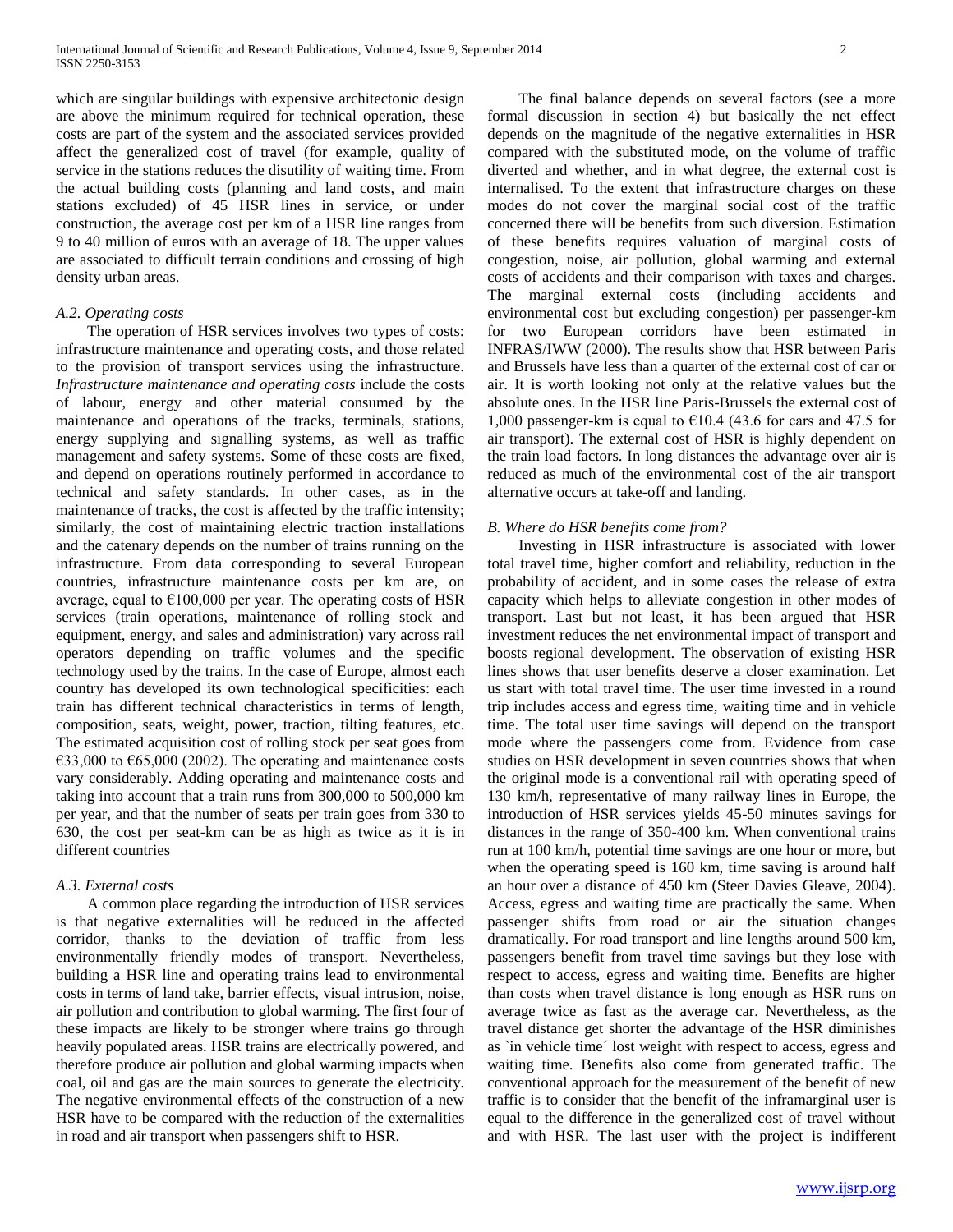between both alternatives, so the user benefit is zero. Assuming a linear demand function the total user benefit of generated demand is equal to one half of the difference in the generalized cost of travel. Where the conventional rail network is congested or the airports affected are working close to maximum capacity, the construction of a new HSR line has the benefit of relieving capacity for suburban or regional passenger services or freight. In the case of airport, the additional capacity can be used to reduce congestion or scarcity. In any case, the introduction of HSR would produce this additional benefit.

## III. THE ECONOMIC EVALUATION OF HSR INVESTMENT

#### *A. A simple cost-benefit model for the evaluation of HSR*

 Suppose that a new HSR project is being considered. The first step in the economic evaluation of this project is to identify how the investment, a `do something´ alternative, compares with the situation *without* the project. A rigorous economic appraisal would compare several relevant do something´ alternatives with the base case. These alternatives include upgrading the conventional infrastructure, management measures, road and airport pricing or even the construction of new road and airport capacity. We assume here that relevant alternatives have been properly considered.

## *B. HSR as an improvement of the railways*

 The public investment in HSR infrastructure can be contemplated as a way of changing the generalized cost of rail travel in corridors where conventional rail, air transport and road are complements or substitutes. Instead of modelling the construction of HSR lines as a new transport mode we consider this specific investment as *an improvement* of one of the existing modes of transport, the railway. Therefore, it is possible to ignore total willingness to pay and concentrate on the incremental changes in surpluses or, alternatively, on the changes in resource costs and willingness to

#### IV. INTERMODAL EFFECTS

#### *A. Intermodal effects as benefits in the primary market*

 The construction of a new HSR line of a length within the range 400-600 km has a significant impact on air transport. Modal split changes dramatically in the affected corridor as the generalized cost of the railway is lower than the generalized cost of air transport. As the recently launched AVE Madrid-Barcelona illustrates, the introduction of HSR in a corridor of 600 km long gives railways a role unforeseen with the average rail speeds of recent past. The airlines carried 5 million passengers per year in the route Madrid-Barcelona and three months after the HSR services were introduced they are losing traffic at a rate that amounts to 1.2 million passenger-trips per year. What about other HSR lines?

 The intermodal effect of HSR is stronger in lines with a longer period in operation. The effect of the introduction of HSR in medium distance corridors where conventional rail, car and air were the previous alternatives is quite significant as Table 2 and Figure 2 illustrate. The HSR market share is correlated with rail

commercial speed and, with the exception of Madrid-Barcelona (recently launched), in those lines where the average speed of rail is around to 200 km the market share of the HSR is higher than 80 per cent. The high market share of railways in these medium distances has been an argument in favour of investing in the HSR technology. If passengers freely decide to shift overwhelmingly from air to rail it follows that they are better off with the change. The problem is that a passenger decides to move from air to rail because his generalized cost of travel is lower in the new alternative (certainly, this is not so for everybody as air transport maintains some traffic) and this is not a guarantee that society benefits with the change as it can easily be shown.

#### *B. Effects on secondary markets*

 It must be emphasized that time savings in the primary market is an intermodal effect: the direct benefit obtained by users of other mode of transport who become HSR users. The reduction of traffic in the substitutive mode affects its generalized cost and so the cost of travelling of the users who remain in the conventional mode. The existing transport modes are not the only markets affected by the introduction of the new mode of transport. Many other markets in the economy are affected as their products are complements or substitutes of the primary markets. The treatment of these so called `indirect effects´ are similar for any secondary market, be the air transport market or the restaurants of the cities connected by the HSR services.

## V. PRICING

#### *A. Short-run or long-run marginal cost?*

 Let us assume that supplier operating costs, variable maintenance and operating infrastructure costs, and external costs are already included in the generalized cost. Should the investment costs and the cuasi-fixed maintenance and operating costs be also included in the full price? The European Commission proposes a charging system based on each mode of transport internalizing its social costs, to reach an efficient distribution of traffic across different modes and ensure that these operators are treated equally to achieve fair competition. How much a rail operator should be charged for the use of the infrastructure in a particular time or demand conditions? In principle the answer is the `marginal social cost´ of running the train in that particular situation. Given the presence of economies of scale, significant indivisibilities and fixed and joint costs, pricing according to marginal social costs is far from being an easy task. Despite some contradictions, the Commission seems to favour a short-run marginal cost pricing (European Commission, 1995, 1998, Nash, 2001). It is expected that marginal cost charging will allow full capital costs recovery, given that prices in congested corridors and the internalization of congestion and external effects will produce enough revenue to satisfy financial constraints, at least across the modes. In the cases of insufficient revenues the Commission recommends additional "nondiscriminatory" and "non-distorting" fixed charges (European Commission, 2001b). The consequences of charging according to short-run marginal cost on the expansion of HSR lines are significant. Low prices favour the reallocation of traffic from competing modes and encourage traffic generation, with a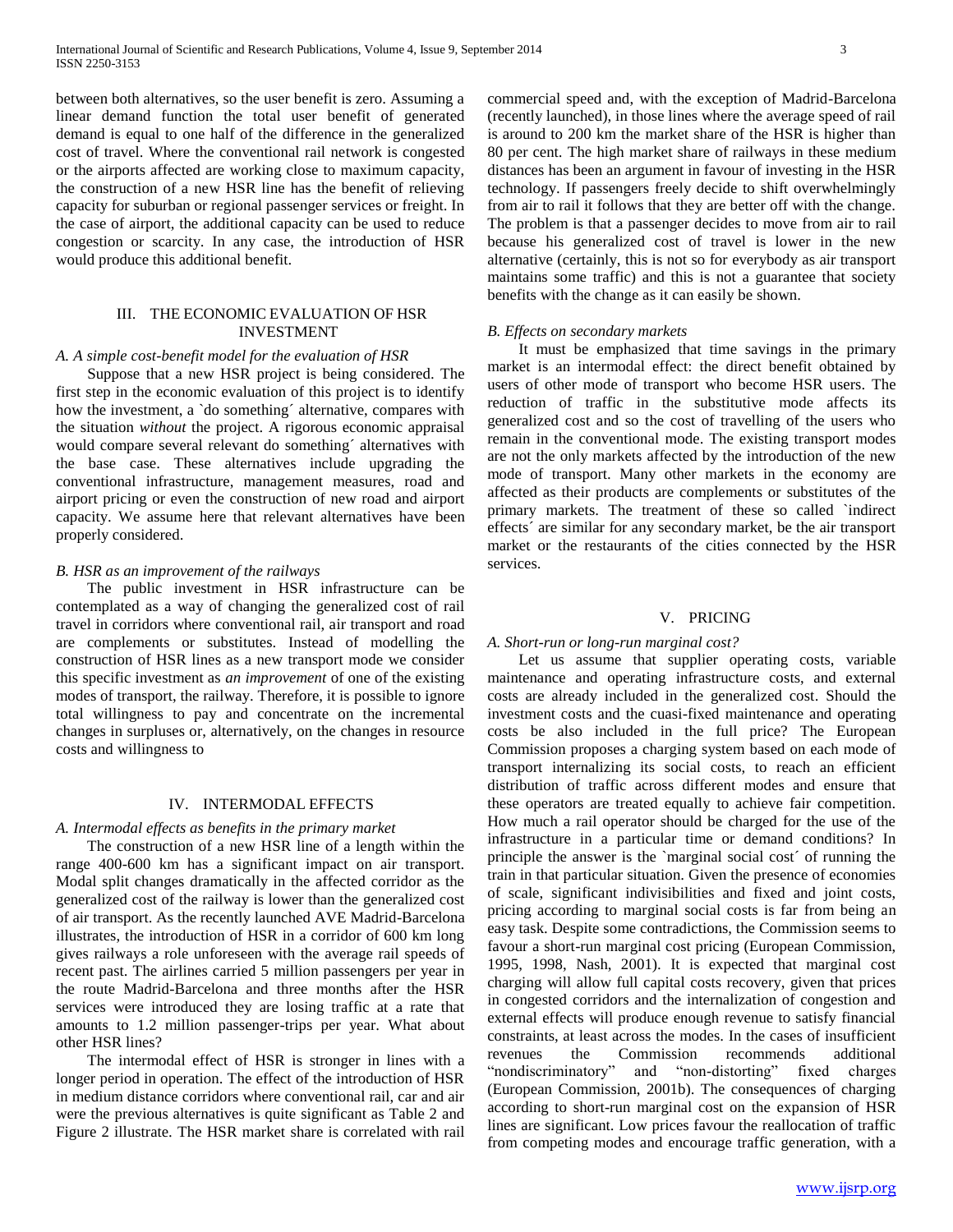feedback on the future expansion of the network. Pricing according with short-run marginal cost leaves a key question unanswered: are the rail users willing to pay for the new technology? Unless this question is answered before investment decisions are taken, marginal cost pricing is not a guarantee for an efficient allocation of resources.

## *B. The long term effect of pricing*

 Prices have different economic functions. Prices act as a device to maintain the equilibrium in markets avoiding both excess of demand or underutilized capacity; moreover, prices are signals in competitive markets guiding the allocation of resources where the consumer willingness to pay is at least equal to the opportunity costs of these resources elsewhere. Entry and exit in these markets follow the price adjustment when demand is higher or lower that supply. Transport prices are not different in this way to other prices in the economy. Competitive transport markets behave in the same way. Therefore, when price is lower or higher than marginal social costs in a particular mode of transport, the level of economic activity in this mode, and the traffic volume is suboptimal unless this is compensated in other markets related to the primary market through substitutability or complementarily relationships. It is well known that when a transport user chooses a particular mode of transport in a particular place and time imposes a marginal cost to himself (user cost and the share of the producer cost –infrastructure and vehicles- included in the price), to the rest of society (external cost of accidents and environmental externalities) and to the taxpayers (the share of the producer cost that has been subsidized). When the generalized price is lower than the marginal social cost, as happen to be when freight is transported by a heavy vehicle in a congested road, the amount of freight transport on that road and time is higher than the optimal one. Pricing according to marginal social cost would increase the generalized price of this transport option, reducing the amount of road traffic and inducing long-term adjustments from increasing rail freight transport share to reducing the need of specialized labour in the production of spare parts for trucks.

 What is the difference when HSR fares are short to cover infrastructure costs? It might be argued that economies of scale and strong indivisibilities justify the deficits, but the question is that users should be willing to pay for the HSR infrastructure before new lines are built. HSR prices act as signals that transport users take as key information on where, how and when to travel, or even whether to travel or not. When infrastructure costs are not included in transport prices, according to the rationale of short-term marginal social cost, the problem is that the price signal is telling consumers that is efficient to shifts from road or air transport to rail transport, and this, of course, could be true in the short-term when optimal prices are not affected by the fixed costs of the existing HSR network, but the world is dynamic. The problem is that prices that do not reflect infrastructure costs in a transport mode where these costs exceed 50% of total producer costs, act as long-term signals for the consumers in their travel decisions and consequently in the future allocation of resources between transport modes or between transport, education or health. An extensive HSR network can be developed based on suboptimal prices decided by the government which keep no relation to the opportunity costs of its

existence, but once the network is built bygones are bygones and the speculation on the counterfactual with a different allocation of resources and their effect on welfare is not very practical. The defence of cost-benefit analysis in this context is quite relevant. Even accepting that short-term marginal cost is the right pricing policy, investing in a new HSR line requires that the willingness to pay for capacity be higher than the investment costs and any other demand unrelated cost during the lifetime of the infrastructure. This does not solve the problems of fair competition between different transport modes or the equity issue of taxpayers paying HSR fixed costs, but at least it puts a filter on the most socially unprofitable projects.

## VI. CONCLUSIONS

 Investment in high speed rail (HSR) infrastructure is being supported by governments and supranational agencies with the declared aim of working for a more sustainable transport system. HSR is considered more efficient and less environmentally damaging that air or road transport. The truth in both arguments rests heavily on the volume of demand of the affected corridors and several key local conditions, as the degree of airport or road congestion, the existing capacity in the conventional rail network, values of time, travel distance, construction costs, or the source of electricity generation and the proportion of urban areas crossed by the trains. The engineering of HSR is complicated but its economics is very simple. High proportion of fixed and sunk costs, indivisibilities, long life and asset specificity make this public investment risky, with a very wide range of values for the average cost per passenger-trip. The social profitability of investing public money in this technology depends in principle on the volume of demand to be transported and the incremental user benefit with respect to available competing alternatives. The lack of private participation in HSR projects increases the risk of losing money; or reworded in more precise terms, of losing the net benefits in the best alternative use of public funds. HSR investment may be adequate for some corridors, with capacity problems in their railway networks or with road and airport congestion, but its convenience is closely related to the mentioned conditions and the volume of demand to be attended. Moreover, even in the case of particularly favourable conditions, the net present value of HSR investment has to be compared with other to do something´ alternatives as road or airport pricing and/or investment, upgrading of conventional trains, etc. When the investment cost associated to new HSR lines does not pass any market test, and the visibility is reduced by industry propaganda, short-term political interests and subsidized rail fares, conventional cost-benefit analysis can help to distinguish good projects from simple `white elephants´.

#### ACKNOWLEDGMENT

.

 We would like to express our deepest appreciation to all those who provided me the possibility to complete this presentation. A special gratitude we give to our faculty, Ms.Ganga mam, whose contribution in stimulating suggestions and encouragement, helped us to coordinate especially in writing this paper.